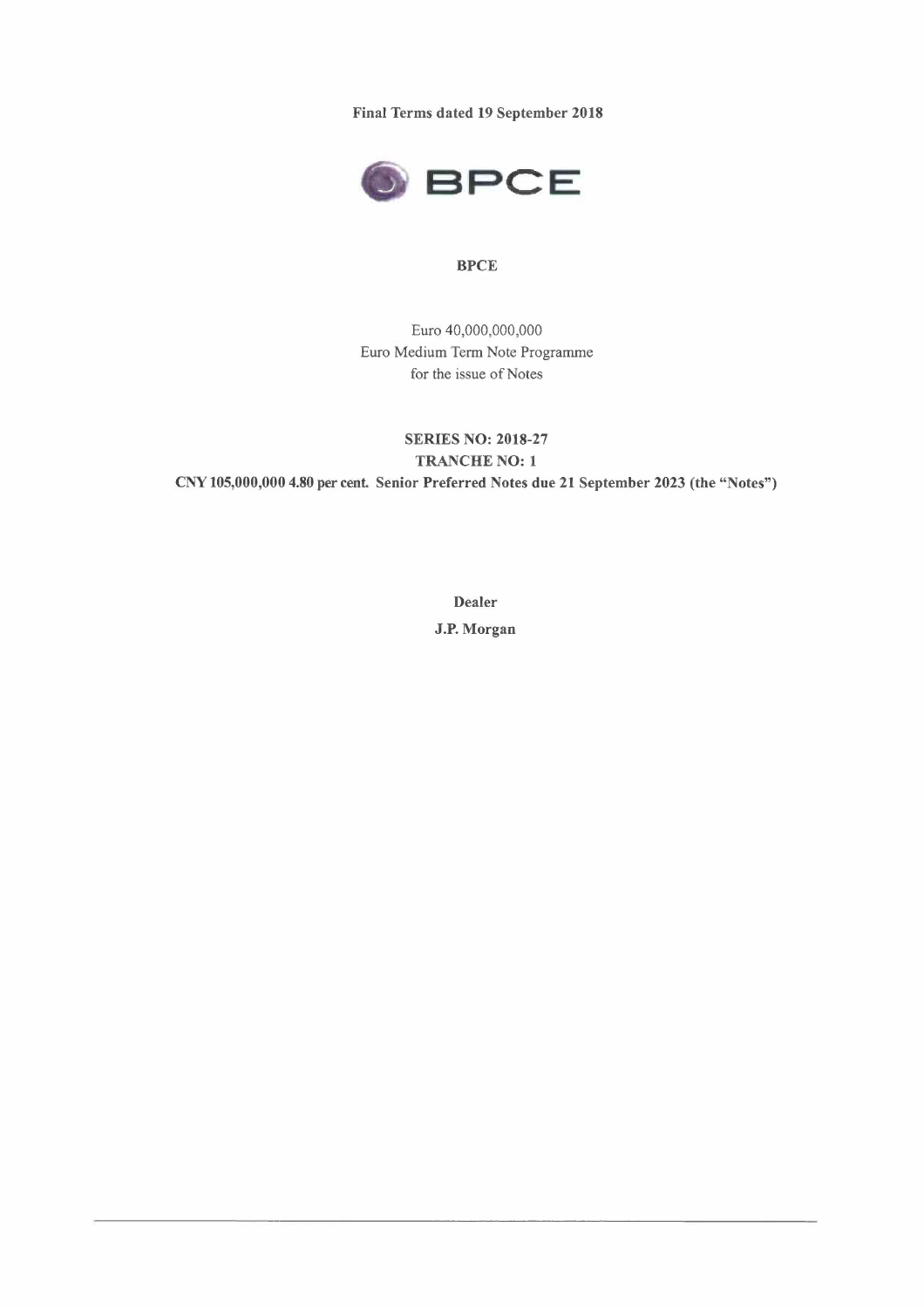**MIFID II PRODUCT GOVERNANCE/ PROFESSIONAL INVESTORS AND ECPS ONLY TARGET MARKET -** Solely for the purposes of the manufacturer's product approval process, the target market assessment in respect of the Notes has led to the conclusion that, in relation to the type of clients criterion only: (i) the type of clients to whom the Notes are targeted is eligible counterparties and professional clients only, each as defined in Directive 2014/65/EU (as amended, **"MiFID Il");** and (ii) all channels for distribution of the Notes to eligible counterparties and professional clients are appropriate. Any person subsequently offering, selling or recommending the Notes (a **"distributor")** should take into consideration the manufacturer's type of clients assessment; however, a distributor subject to MiFID II is responsible for undertaking its own target market assessment in respect of the Notes (by either adopting or refining the manufacturer's type of clients assessment) and determining appropriate distribution channels.

#### **PART A-CONTRACTUAL TERMS**

Terms used herein shall be deemed to be defined as such for the purposes of the Conditions (the **"Conditions")** set forth in the base prospectus dated 1 December 2017 which received visa n°17-625 from the *Autorité des marchés financiers (* the **"AMF")** on 1 December 2017 ( the **"Base Prospectus")** and the first supplement to the Base Prospectus dated 24 January 2018 which received visa n°18-024 from the AMF, the second supplement to the Base Prospectus dated 20 February 2018 which received visa n°18-047 from the AMF, the third supplement to the Base Prospectus dated 6 March 2018 which received visa n°18-075 from the AMF, the fourth supplement to the Base Prospectus dated 5 April 2018 which received visa n°18-115 from the AMF, the fifth supplement to the Base Prospectus dated 11 June 2018 which received visa n°18-236 from the AMF, the sixth supplement to the Base Prospectus dated 10 August 2018 which received visa n°18- 382 from the AMF and the seventh supplement to the Base Prospectus dated 14 September 2018 wich received visa n°18-428 from the AMF (the **"Supplements"),** which together constitute a base prospectus for the purposes of the Prospectus Directive.

This document constitutes the Final Terms of the Notes described herein for the purposes of Article 5.4 of the Prospectus Directive and must be read in conjunction with such Base Prospectus as so supplemented. Full information on the Issuer and the offer of the Notes is only available on the basis of the combination of these Final Terms and the Base Prospectus as so supplemented. The Base Prospectus and the Supplements are available for viewing at the office of the Fiscal Agent or each of the Paying Agents and on the website of the AMF (www.amf-france.org) and copies may be obtained from BPCE, 50 avenue Pierre Mendès-France, 75013 Paris, France.

| 1              | Issuer:                           | <b>BPCE</b>                                                                                        |
|----------------|-----------------------------------|----------------------------------------------------------------------------------------------------|
| $\overline{2}$ | Series Number:<br>(i)             | 2018-27                                                                                            |
|                | Tranche Number:<br>(ii)           | $\mathbf{1}$                                                                                       |
| $\overline{3}$ | Specified Currency or Currencies: | References to "CNY" or ""Renminbi" are to the<br>lawful currency of the People's Republic of China |
| $\overline{4}$ | Aggregate Nominal Amount:         |                                                                                                    |
|                | Series:<br>$\left( 1 \right)$     | CNY 105,000,000                                                                                    |
|                | Tranche:<br>(i)                   | CNY 105,000,000                                                                                    |
| 5              | Issue Price:                      | 100 per cent. of the Aggregate Nominal Amount                                                      |
| 6              | Specified Denomination:           | CNY 1,000,000                                                                                      |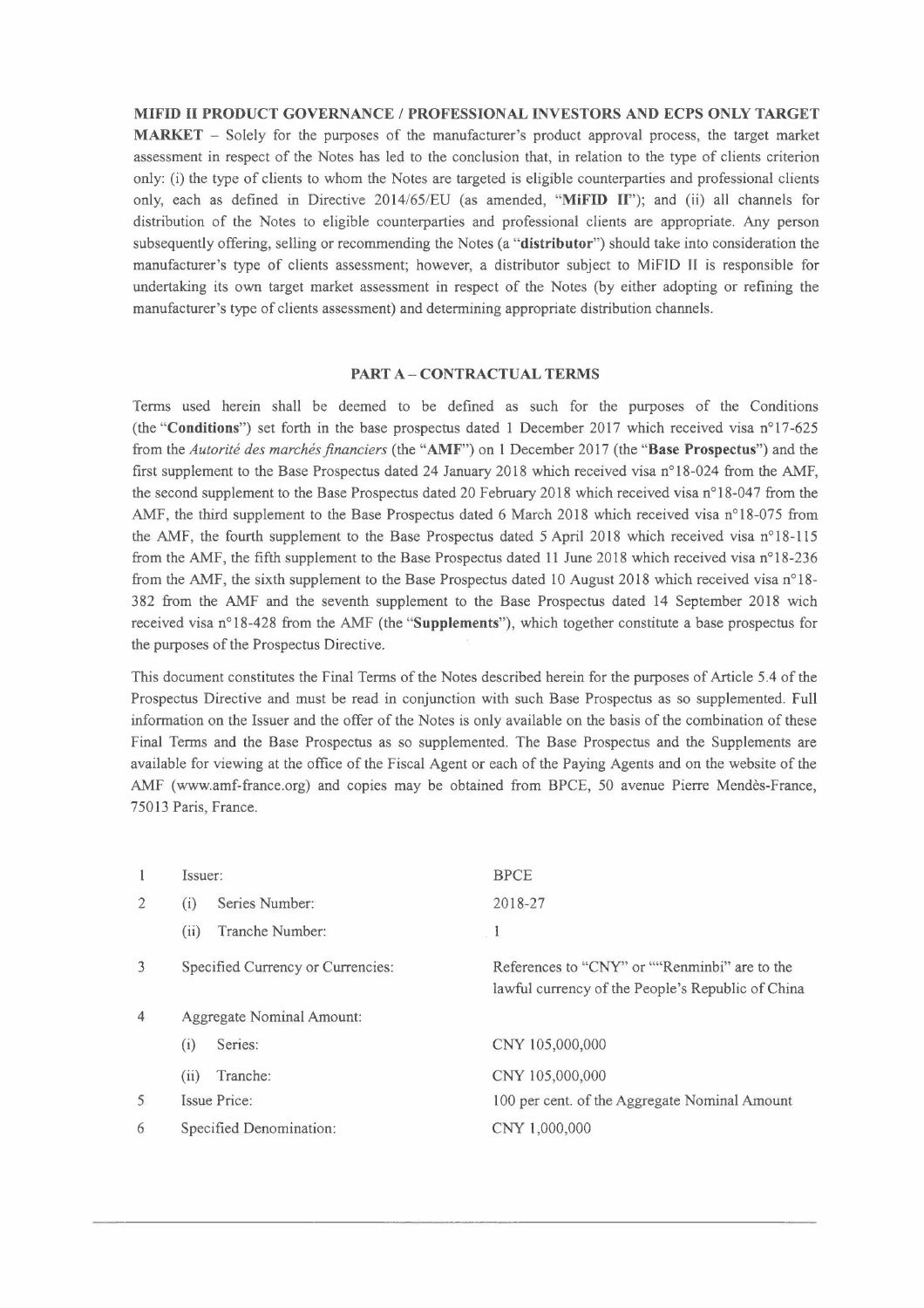| 7  | (i)                                                                                   | Issue Date:                                                              | 21 September 2018                                                                                                                                               |
|----|---------------------------------------------------------------------------------------|--------------------------------------------------------------------------|-----------------------------------------------------------------------------------------------------------------------------------------------------------------|
|    | (ii)                                                                                  | Interest Commencement Date:                                              | Issue Date                                                                                                                                                      |
| 8  | Interest Basis:<br>4.80 per cent. Fixed Rate<br>(further particulars specified below) |                                                                          |                                                                                                                                                                 |
| 9  | Maturity Date:<br>21 September 2023                                                   |                                                                          |                                                                                                                                                                 |
| 10 |                                                                                       | <b>Redemption Basis:</b>                                                 | Subject to any purchase and cancellation or early<br>redemption, the Notes will be redeemed on the<br>Maturity Date at 100 per cent. of their nominal<br>amount |
| 11 |                                                                                       | <b>Change of Interest Basis:</b>                                         | Not Applicable                                                                                                                                                  |
| 12 | Put/Call Options:                                                                     |                                                                          | Not Applicable                                                                                                                                                  |
| 13 | (i)                                                                                   | Status of the Notes:                                                     | <b>Senior Preferred Notes</b>                                                                                                                                   |
|    | (ii)                                                                                  | Dates of the corporate authorisations for<br>issuance of Notes obtained: | Decision of the <i>Directoire</i> of the Issuer dated 9<br>April 2018 and decision of Mr. Jean-Philippe                                                         |

September 2018

Berthaut, Head of Group Funding, dated 11

# **PROVISIONS RELATING TO INTEREST (IF ANY) PAYABLE**

| 14 |                                            | <b>Fixed Rate Note Provisions:</b>                                                      | Applicable                                                                                                                              |
|----|--------------------------------------------|-----------------------------------------------------------------------------------------|-----------------------------------------------------------------------------------------------------------------------------------------|
|    | (i)                                        | Rate of Interest:                                                                       | 4.80 per cent. per annum payable annually in arrear<br>on each Interest Payment Date                                                    |
|    | (ii)                                       | Interest Payment Date(s):                                                               | 21 September in each year commencing on 21<br>September 2019 adjusted in accordance with the<br>Business Day Convention specified below |
|    | (iii)                                      | Fixed Coupon Amount:                                                                    | Rate of Interest x Specified Denomination x Day<br>Count Fraction per Note of CNY 1,000,000<br>Specified Denomination                   |
|    | (iv)                                       | Broken Amount:                                                                          | Not Applicable                                                                                                                          |
|    | (v)                                        | Day Count Fraction:                                                                     | Actual/365 (Fixed) - Unadjusted                                                                                                         |
|    | (vi)                                       | Resettable:                                                                             | Not Applicable                                                                                                                          |
|    | (vii)                                      | <b>Determination Dates:</b>                                                             | Not Applicable                                                                                                                          |
|    | (viii)                                     | <b>Business Day Convention</b>                                                          | Modified Following Business Day Convention                                                                                              |
|    | (ix)                                       | Party responsible for calculating<br>Interest Amounts (if not the<br>Calculation Agent) | Not Applicable                                                                                                                          |
|    | (x)                                        | Payments on Non-Business Days                                                           | As per the Conditions                                                                                                                   |
| 15 | Floating Rate Note Provisions              |                                                                                         | Not Applicable                                                                                                                          |
| 16 | Zero Coupon Note Provisions:               |                                                                                         | Not Applicable                                                                                                                          |
| 17 | Inflation Linked Interest Note Provisions: |                                                                                         | Not Applicable                                                                                                                          |
|    |                                            |                                                                                         |                                                                                                                                         |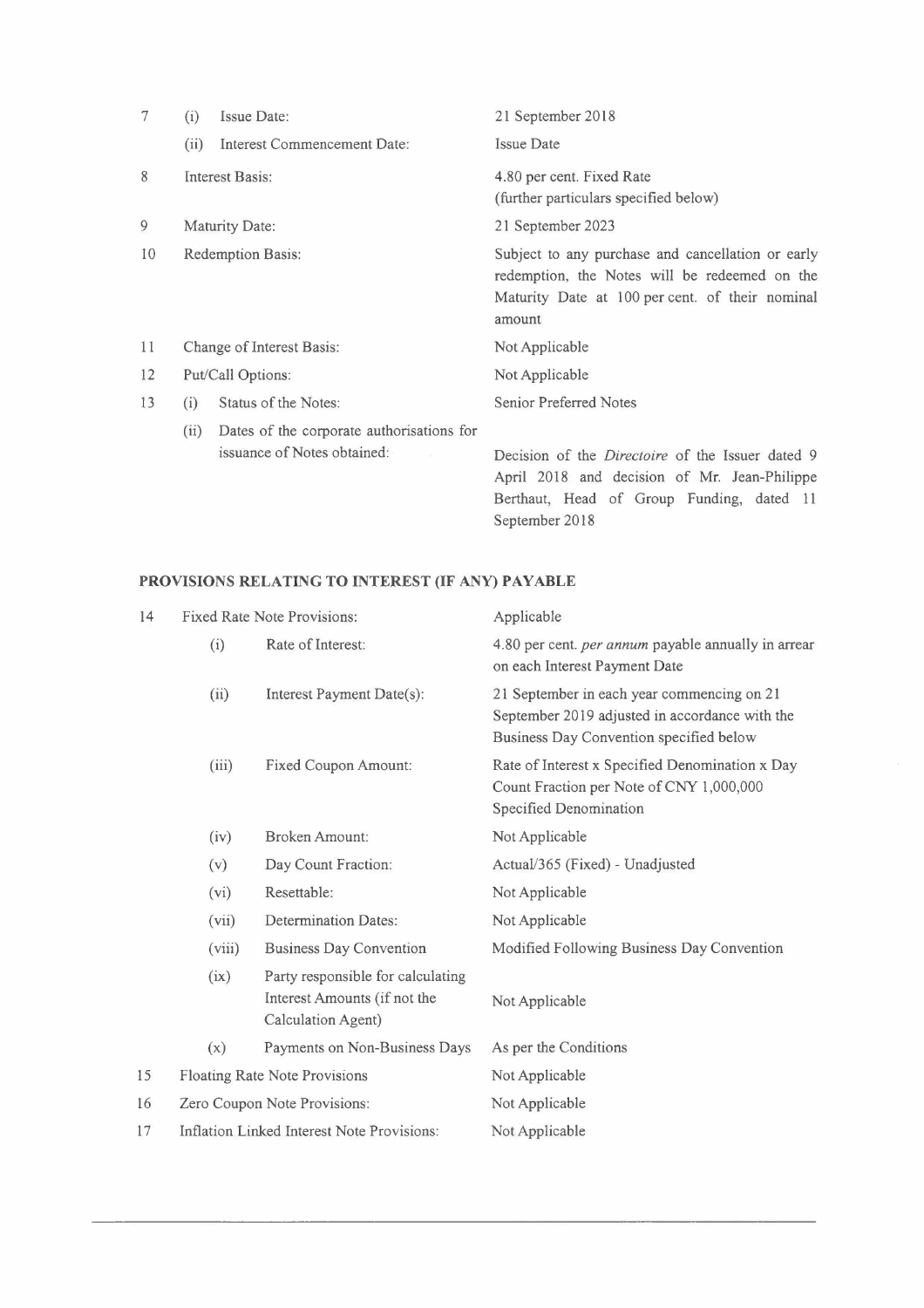# **PROVISIONS RELATING TO REDEMPTION**

| 18       |                                                                                 | Call Option:                                                                                                                                                                                                                                                                                                    | Not Applicable                                                    |  |
|----------|---------------------------------------------------------------------------------|-----------------------------------------------------------------------------------------------------------------------------------------------------------------------------------------------------------------------------------------------------------------------------------------------------------------|-------------------------------------------------------------------|--|
| 19       |                                                                                 | Put Option:                                                                                                                                                                                                                                                                                                     | Not Applicable                                                    |  |
| 20<br>21 | Option:                                                                         | MREL/TLAC Disqualification Event Call<br>Final Redemption Amount of each Note:                                                                                                                                                                                                                                  | Applicable<br>CNY 1,000,000 per Note of CNY 1,000,000             |  |
| 22       | Inflation Linked Notes - Provisions relating to<br>the Final Redemption Amount: |                                                                                                                                                                                                                                                                                                                 | Specified Denomination<br>Not Applicable                          |  |
| 23       |                                                                                 | Early Redemption Amount:                                                                                                                                                                                                                                                                                        |                                                                   |  |
|          | (i)                                                                             | Early Redemption Amount(s) of each<br>Senior Note payable on redemption upon<br>the occurrence of an MREL/TLAC<br>Disqualification Event (Condition 6(g)),<br>if applicable, a Withholding Tax Event<br>(Condition 6(i)(i)), a Gross Up Event<br>(Condition 6(i)(ii)) or for Illegality<br>(Condition $6(l)$ ): | CNY 1,000,000 per Note of CNY 1,000,000<br>Specified Denomination |  |
|          | (ii)                                                                            | Early Redemption Amount(s) of each<br>Subordinated<br>Note<br>payable<br>on<br>redemption upon the occurrence of a<br>Capital Event (Condition 6(h)), a<br>Withholding Tax Event (Condition<br>$6(i)(i)$ , a Gross-Up Event (Condition<br>$6(i)(ii)$ or a Tax Deductibility Event<br>(Condition $6(i)(iii)$ ):  | Not Applicable                                                    |  |
|          |                                                                                 | (iii) Redemption<br>for<br>taxation<br>reasons<br>permitted on days others than Interest<br>Payment Dates (Condition 6(i)):                                                                                                                                                                                     | Yes                                                               |  |
|          |                                                                                 | (iv) Unmatured Coupons to become void<br>upon early redemption (Materialised<br>Bearer Notes only) (Condition 7(f)):                                                                                                                                                                                            | Not Applicable                                                    |  |
|          | <b>GENERAL PROVISIONS APPLICABLE TO THE NOTES</b>                               |                                                                                                                                                                                                                                                                                                                 |                                                                   |  |

- 24 Form of Notes: (i) Form of Dematerialised Notes: (ii) Registration Agent: (iii) Temporary Global Certificate: (iv) Applicable TEFRA exemption: Dematerialised Notes Bearer form *(au porteur)*  Not Applicable Not Applicable Not Applicable
- Financial Centre(s): 25

Beijing, Hong Kong, London, New York and TARGET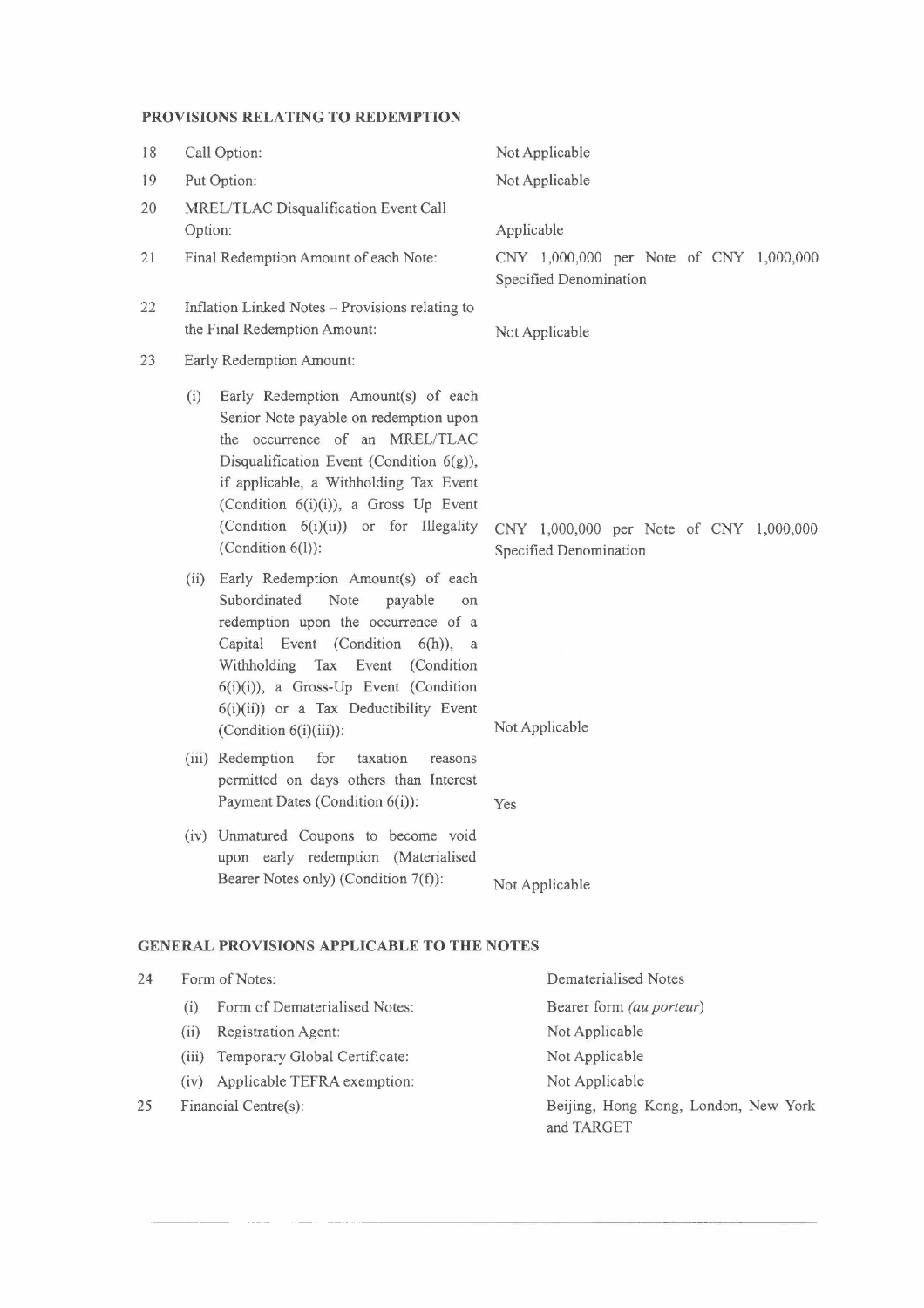| 26 | Talons for future Coupons or Receipts to be attached to<br>Definitive Notes (and dates on which such Talons<br>mature): | Not Applicable                                                                                                                                                                                                                                       |
|----|-------------------------------------------------------------------------------------------------------------------------|------------------------------------------------------------------------------------------------------------------------------------------------------------------------------------------------------------------------------------------------------|
| 27 | Details relating to Instalment Notes: amount of each<br>instalment, date on which each payment is to be made:           | Not Applicable                                                                                                                                                                                                                                       |
| 28 | Redenomination provisions:                                                                                              | Not Applicable                                                                                                                                                                                                                                       |
| 29 | Purchase in accordance with applicable French laws<br>and regulations:                                                  | Applicable                                                                                                                                                                                                                                           |
| 30 | Consolidation provisions:                                                                                               | Not Applicable                                                                                                                                                                                                                                       |
| 31 | Events of Default for Senior Preferred Notes                                                                            |                                                                                                                                                                                                                                                      |
|    | (Condition $9(a)$ ):                                                                                                    | Not Applicable                                                                                                                                                                                                                                       |
| 32 | Meeting and Voting Provisions (Condition 11):                                                                           | Contractual Masse shall apply                                                                                                                                                                                                                        |
|    |                                                                                                                         | Name and address of the Representative:<br>MCM AVOCAT, Selarl d'avocats<br>interbarreaux inscrite au Barreau de Paris<br>10, rue de Sèze<br>75009 Paris<br>France<br>Represented by Maître Antoine<br>Lachenaud, Co-gérant - associé                 |
|    |                                                                                                                         | Name and address of the alternate<br>Representative:<br>Maître Philippe Maisonneuve<br>Avocat<br>10, rue de Sèze<br>75009 Paris<br>France<br>The<br>will<br>Representative<br>receive<br>a<br>remuneration of EUR 2,000 (excluding<br>VAT) per year. |

# **RESPONSIBILITY**

The Issuer accepts responsibility for the information contained in these Final Terms.

•

Signed on behalf of BPCE

Duly represented by:

Mr. Jean-Philippe Berthaut, Head of Group Funding

 $\frac{1}{2}$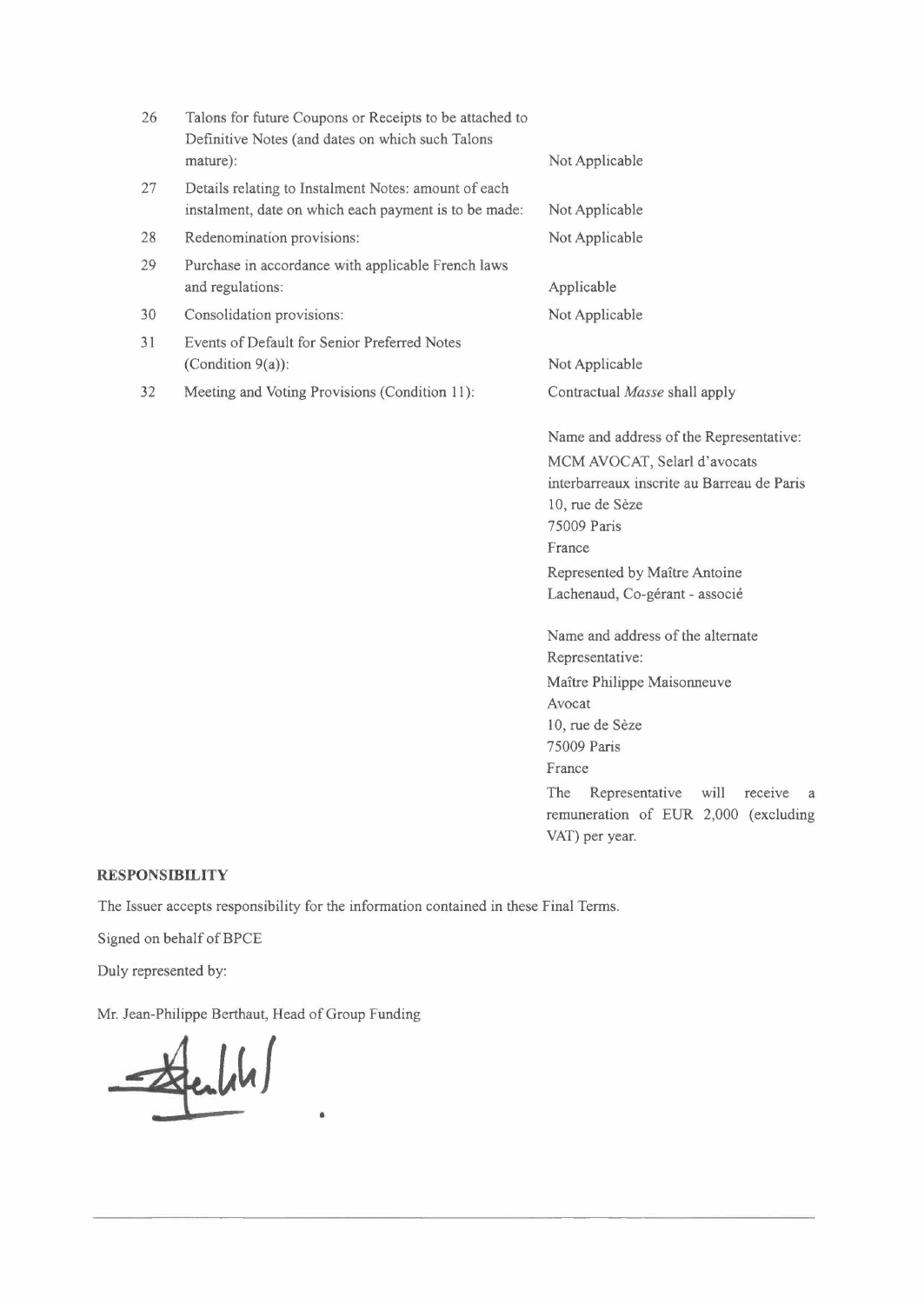# **PART B - OTHER INFORMATION**

#### **1 LISTING AND ADMISSION TO TRADING**

| (i)  | trading:      | Listing and Admission to                                   | Application has been made by the Issuer (or on its behalf) for the<br>Notes to be listed and admitted to trading on Euronext Paris with<br>effect from the Issue Date. |
|------|---------------|------------------------------------------------------------|------------------------------------------------------------------------------------------------------------------------------------------------------------------------|
| (ii) | related<br>to | Estimate of total expenses<br>admission<br>10 <sup>2</sup> |                                                                                                                                                                        |
|      | trading:      |                                                            | EUR 3,850 (including AMF fees)                                                                                                                                         |

## **2 RATINGS**

| Ratings: | The Notes to be issued are expected to be rated: |
|----------|--------------------------------------------------|
|          | $S\&P: A$                                        |

S&P is established in the European Union and registered under Regulation (EC) No 1060/2009 as amended.

#### **3 INTERESTS OF NATURAL AND LEGAL PERSONS INVOLVED IN THE ISSUE**

Save as discussed in "Subscription and Sale", so far as the Issuer is aware, no person involved in the offer of the Notes has an interest material to the offer.

#### **4 YIELD**

Indication of yield: 4.80 per cent. per annum

The yield is calculated at the Issue Date on the basis of the Issue Price. It is not an indication of future yield.

## **5 OPERATIONAL INFORMATION**

| ISIN:         |                                                                                                              | FR0013365608             |
|---------------|--------------------------------------------------------------------------------------------------------------|--------------------------|
|               | Common Code:                                                                                                 | 188099556                |
| Depositaries: |                                                                                                              |                          |
| (i)           | Euroclear France to act as<br>Central Depositary:                                                            | Yes                      |
| (ii)          | Common Depositary for<br>Euroclear<br>and<br>Clearstream:                                                    | No                       |
|               | Any clearing system(s) other than<br>Euroclear and Clearstream and the<br>relevant identification number(s): | Not Applicable           |
| Delivery:     |                                                                                                              | Delivery free of payment |
|               |                                                                                                              |                          |